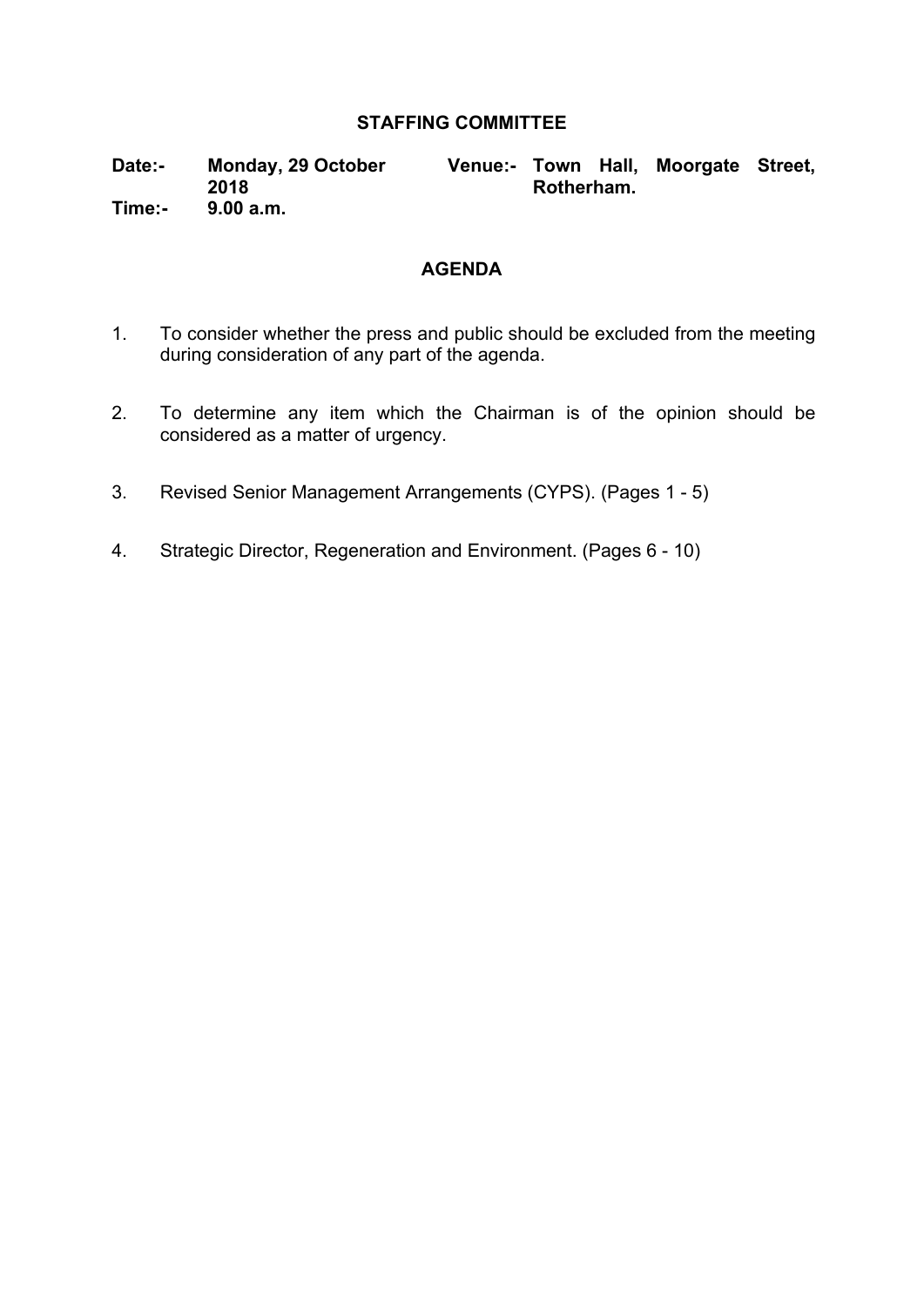

Public Report

#### **Summary Sheet**

#### **Staffing Committee Report**

**Title Revised Senior Management Arrangements (CYPS)**

**Is this a Key Decision and has it been included on the Forward Plan?** No

**Officer Approving Submission of the Report** Shokat Lal Assistant Chief Executive

**Ward(s) Affected** None

#### **Executive Summary**

The current Deputy Strategic Director of Children and Young People's Services (CYPS) is due to leave RMBC on the  $2^{nd}$  December 2018. This presents an opportunity for the new Strategic Director of CYPS to review the current senior leadership team structure and assess options for how best to lead the service moving forward.

Pending this review Staffing Committee is asked to approve the following interim arrangements. It is proposed that the Head of Service Locality Social Work and Disability Service that had previously covered the role is asked to resume chief officer responsibilities for children's social care.

#### **Recommendations**

Staffing Committee is asked to support the interim arrangements proposed in the report.

**List of Appendices Included** None

**Background Papers** None

**Consideration by any other Council Committee, Scrutiny or Advisory Panel** None

#### **Council Approval Required**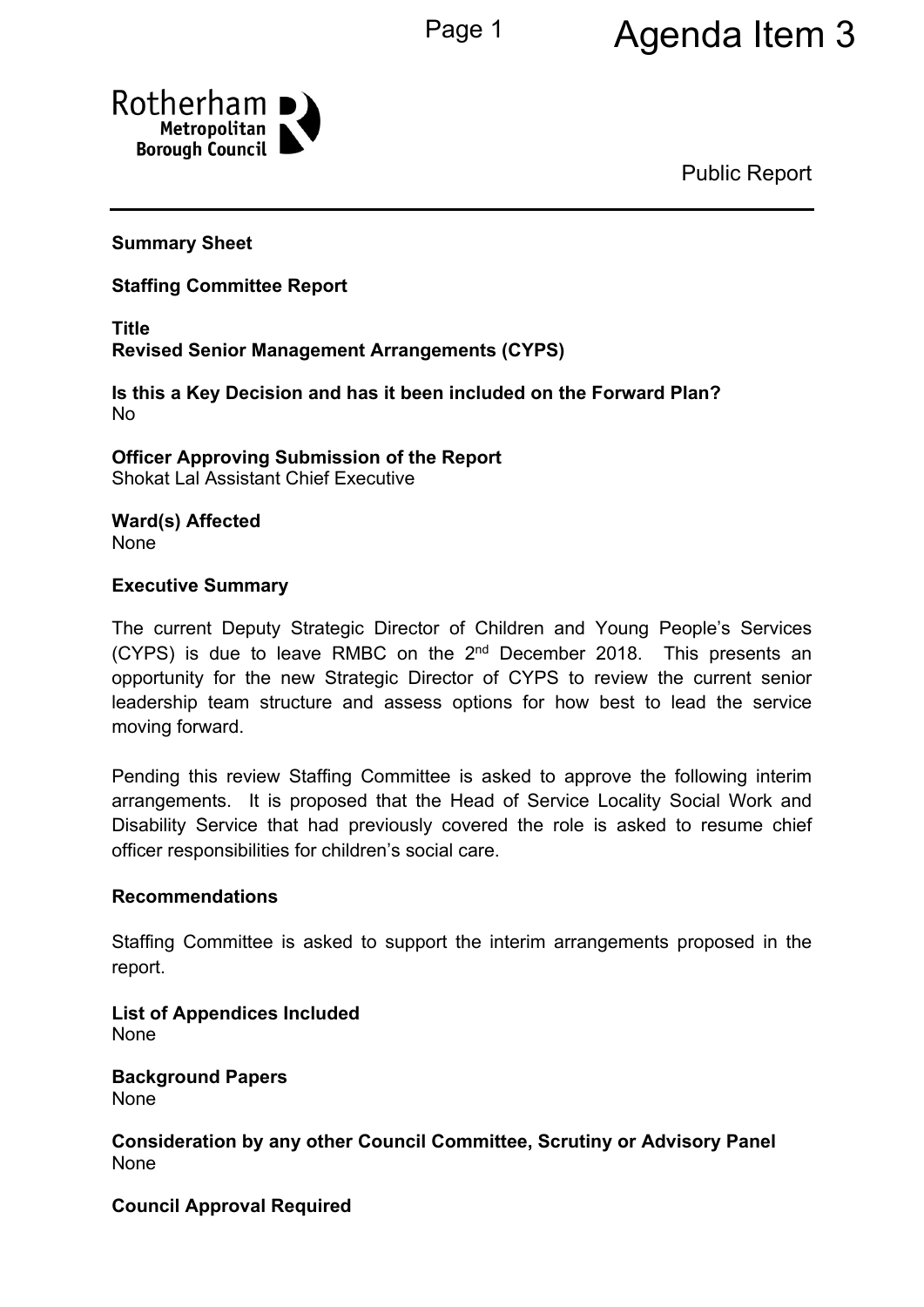No

**Exempt from the Press and Public** No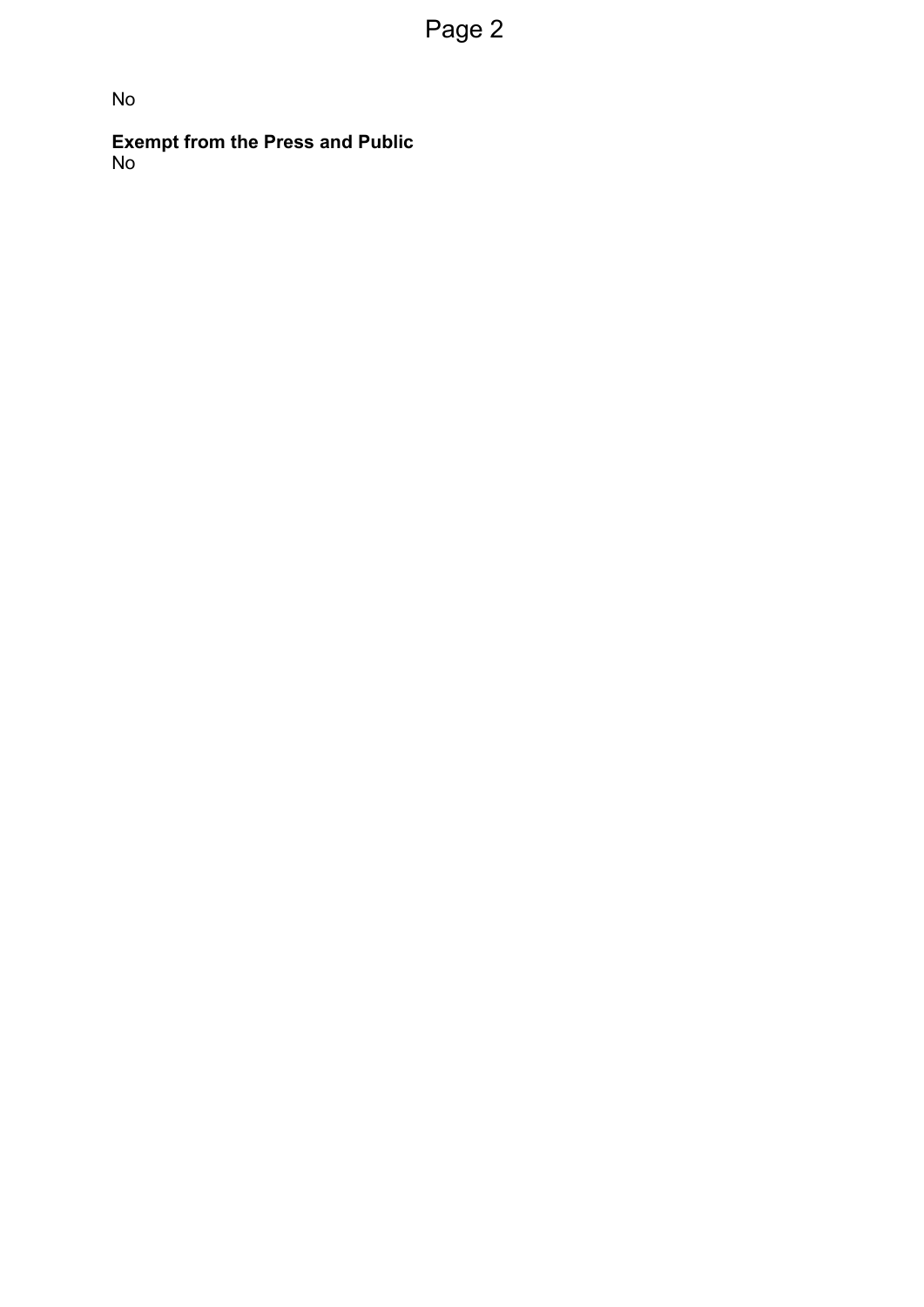# **Revised Senior Management Arrangements (CYPS)**

#### **1. Recommendations**

1.1 Staffing Committee is asked to support the interim arrangements proposed in the report.

# **2. Background**

- 2.1 The new Strategic Director for CYPS has identified an opportunity to review their senior leadership team structure in light of the current Deputy Strategic Director of CYPS leaving the organisation in December.
- 2.2 Whilst that review is ongoing and options being assessed, it is proposed that in order to maintain continuity of service that the current Head of Service, Locality Social Work and Disability Service covers the role in the interim and that this additional responsibility is recognised with an additional payment to take their full time annual salary to the current Assistant Director salary of £86,070.
- 2.3 Should Staffing Committee agree with the interim appointment of the Head of Service, Locality Social Work and Disability Service to the role, their substantive role will also need to be backfilled.
- 2.4 The council would like to put on record their thanks for the contribution made by the Deputy Strategic Director of CYPS.

### **3. Key Issues**

.

- 3.1 Children and Young People's Services have made significant progress over the last three years.
- 3.2 In order to support the continuing transformation agenda across the directorate, including significant further budget savings, it is essential that the directorate continues to have stable leadership throughout the transitional period until the permanent arrangements are determined. As the Head of Service has only recently stepped down from the position of AD held whilst the permanent recruitment of the DCS was in place, it will provide continuity within the Directorate Leadership Team as they are fully aware of the significant challenges and have been involved in the work to date.
- 3.3 The arrangements will be regularly reviewed during the period of cover.

### **4. Options considered and recommended proposal**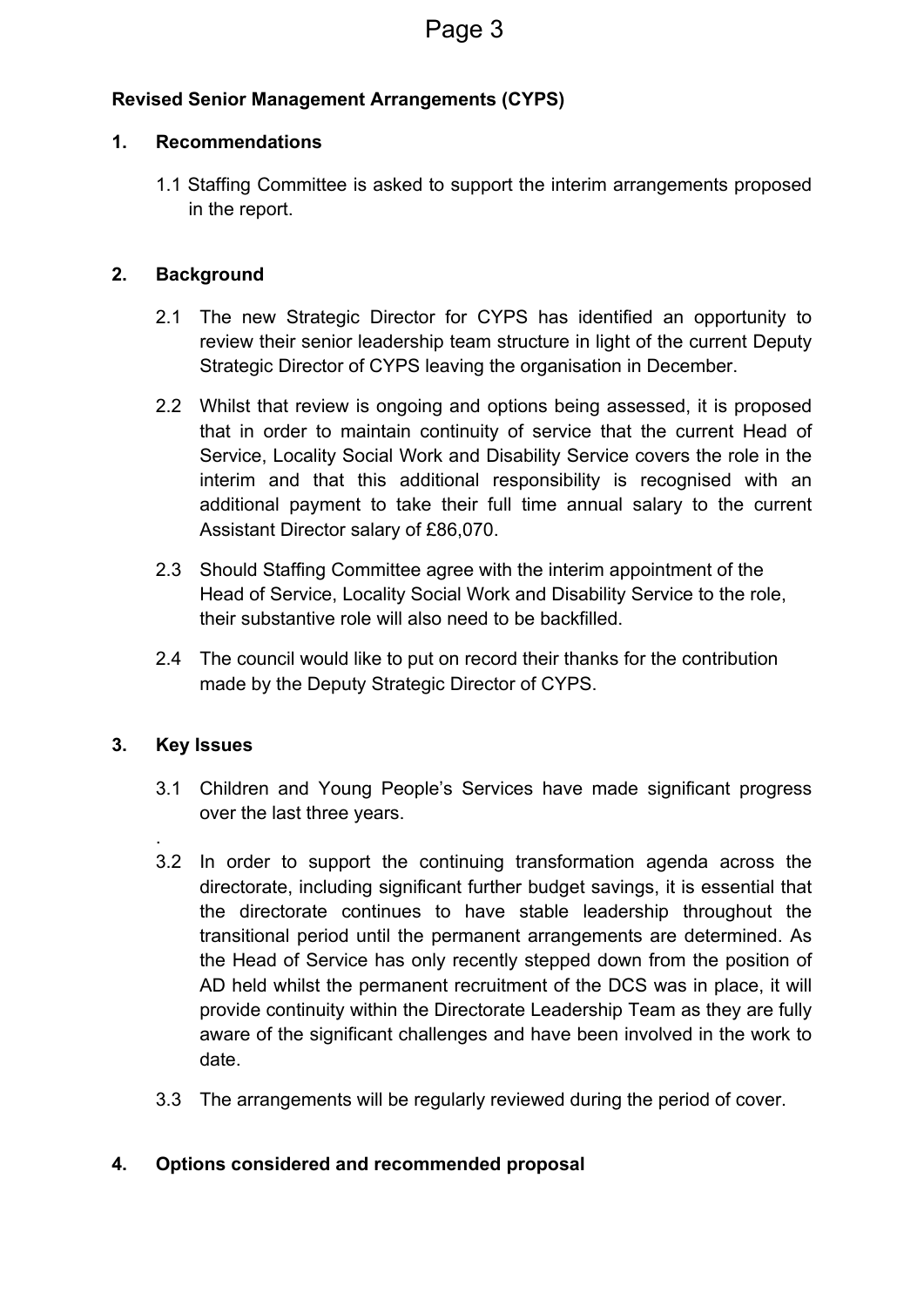# Page 4

4.2 Given it would take time for an external interim to become familiar with the organisation, and the level of current in house skills and expertise, it is recommended that post is covered from existing internal resources.

# **5. Consultation**

5.1 Consultation has taken place with the Chief Executive and Leader of the Council.

# **6. Timetable and Accountability for Implementing this Decision**

6.1 Not applicable

# **7. Financial and Procurement Implications**

7.1 Interim acting up arrangements based on £86k salary including retention will cost £1,348 per month and will be funded from the vacancy savings of the Deputy Strategic Director post.

# **8. Legal Implications**

8.1 None

# **9. Human Resources Implications**

- 9.1 An appropriately rewarded workforce motivates employees and meets standards of fairness and equality required by employment legislation.
- 9.2 Experienced, externally sourced temporary resource could be sought to cover the role whilst a permanent replacement is sought. That, however, would present risks in terms of business continuity and would be considerably more expensive. It would also be questionable in terms of value add for such a truncated period.

# **10. Implications for Children and Young People**

10.1 The appointment of a suitably qualified and experienced candidate supports the Council's key priority of every child making the best start in life.

### **11 Equalities and Human Rights Implications**

11.1 Fair pay structures are a requirement of employment and equalities legislation.

### **12. Implications for Partners and Other Directorates**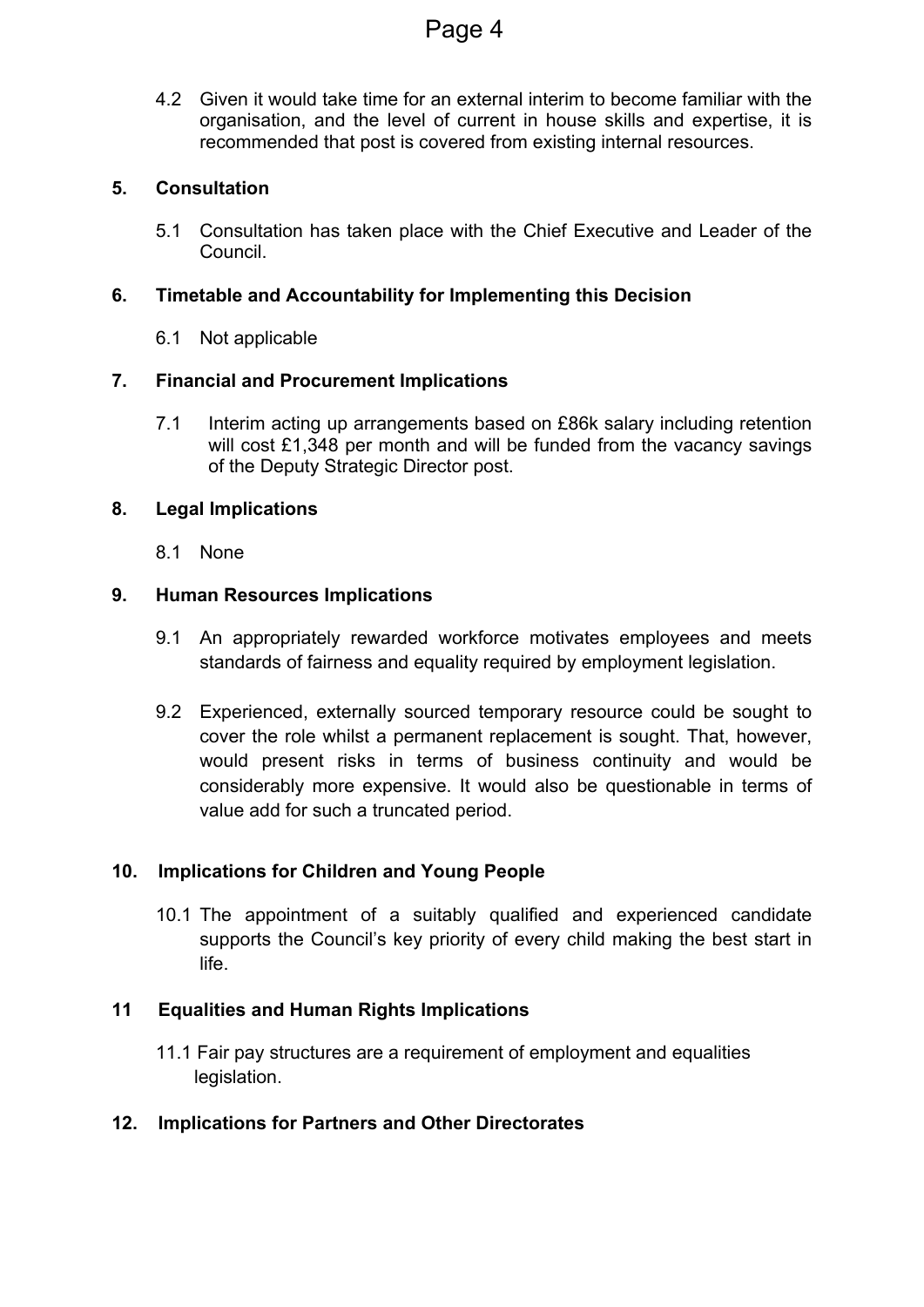# Page 5

12.1 The role provides a strategic lead for Children and Young People's working corporately with Elected Members to ensure the Council's vision, priorities and values are actively promoted and made a reality.

# **13. Risks and Mitigation**

13.1 Failure to appoint an interim to this critical role increases the risk that the Council will be unable to deliver continued improvement in Rotherham's Children's Services and achieve corporate goals.

# **14. Accountable Officer(s)**

14.1 Shokat Lal, Assistant Chief Executive

# **Report author(s):**

*Amy Leech HR Business Partner (CYPS) Directorate: Assistant Chief Executive Tel and email contact: 01709 823722 [amy/leech@rotherham.gov.uk](mailto:amy/leech@rotherham.gov.uk)*

Approvals Obtained from:-

Chief Executive – Sharon Kemp

Assistant Director of Legal Services:- Dermot Pearson

This report is published on the Council's website or can be found at:-

[http://moderngov.rotherham.gov.uk/ieDocHome.aspx?Categories=](http://moderngov.rotherham.gov.uk/ieDocHome.aspx?Categories)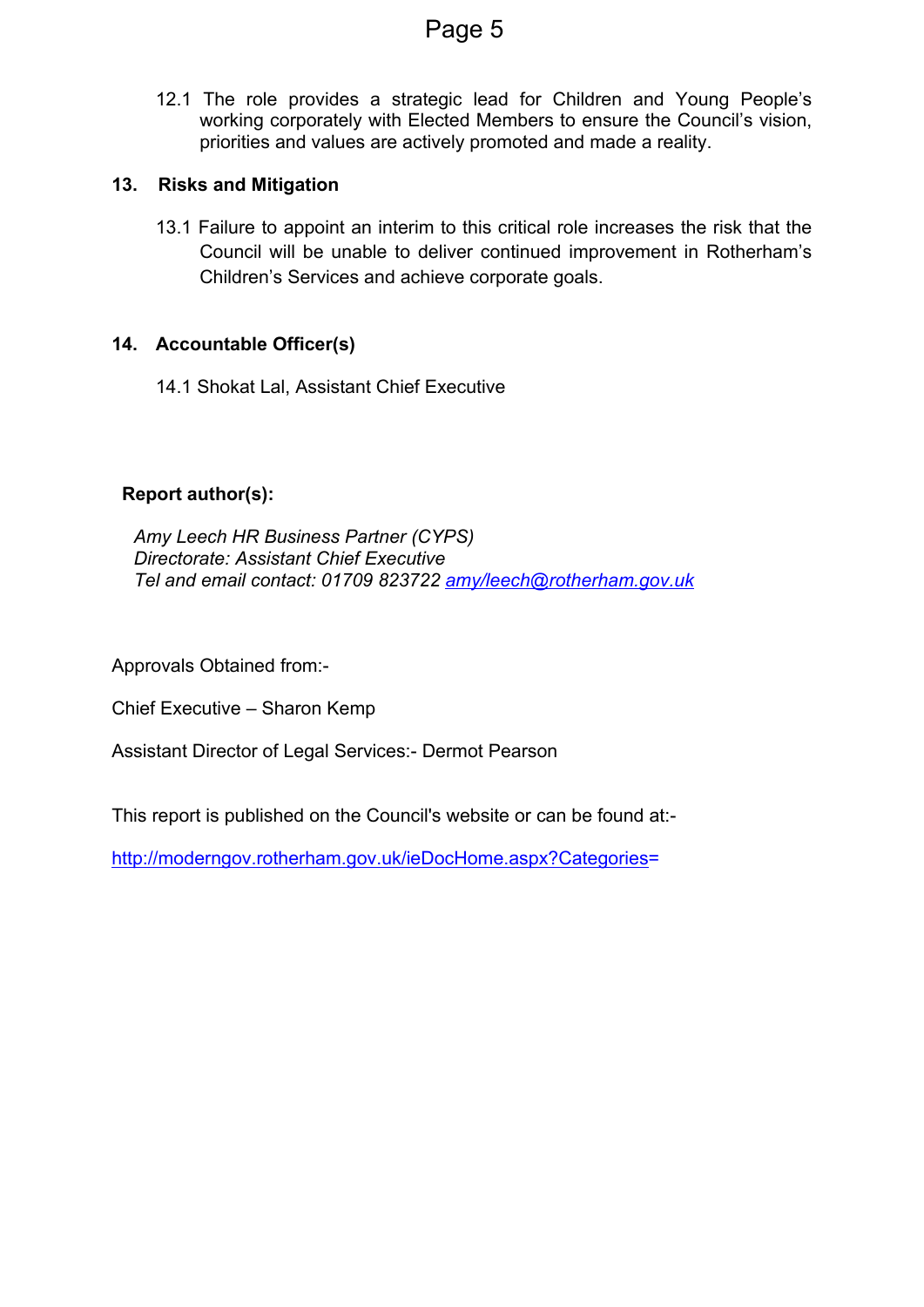

Management Report

#### **Summary Sheet**

### **Staffing Committee Report**

**Title Strategic Director, Regeneration and Environment**

**Is this a Key Decision and has it been included on the Forward Plan?** No

**Officer Approving Submission of the Report** Shokat Lal Assistant Chief Executive

**Ward(s) Affected** None

#### **Executive Summary**

Following the resignation of the Strategic Director of Regeneration and Environment on the  $17<sup>th</sup>$  August 2018, it is proposed that whilst permanent recruitment activity takes place the current Assistant Director of Planning, Regeneration and Environment will cover key elements of the Strategic Director role on a temporary basis with a commensurate increase in salary.

#### **Recommendations**

That Staffing Committee approve the request to fill the vacant Strategic Director post and refer the process to the Senior Officer Appointments Panel to make the appointment.

Staffing Committee is asked to support the request to temporarily increase the salary of the Assistant Director of Planning, Regeneration and Transport to £102,023 whilst covering elements of the Strategic Director post.

# **List of Appendices Included**

None

### **Background Papers**

Localism Act 2011 Hutton Review of Fair Pay in the Public Sector Local Government Transparency Code 2015 Pay Policy Statement Officer Employment Procedure Rules

### **Consideration by any other Council Committee, Scrutiny or Advisory Panel**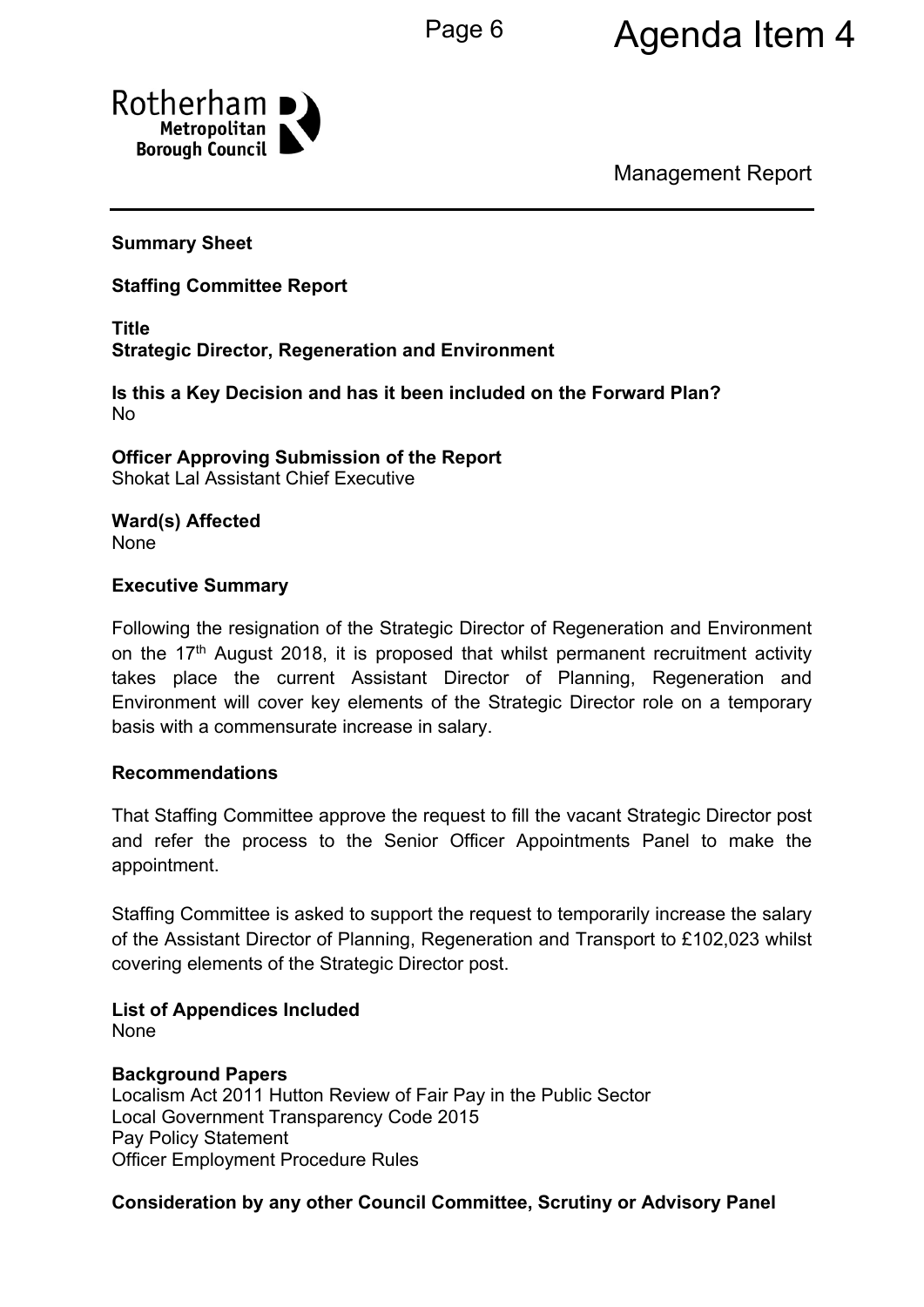# Page 7

None

**Council Approval Required** No

**Exempt from the Press and Public** No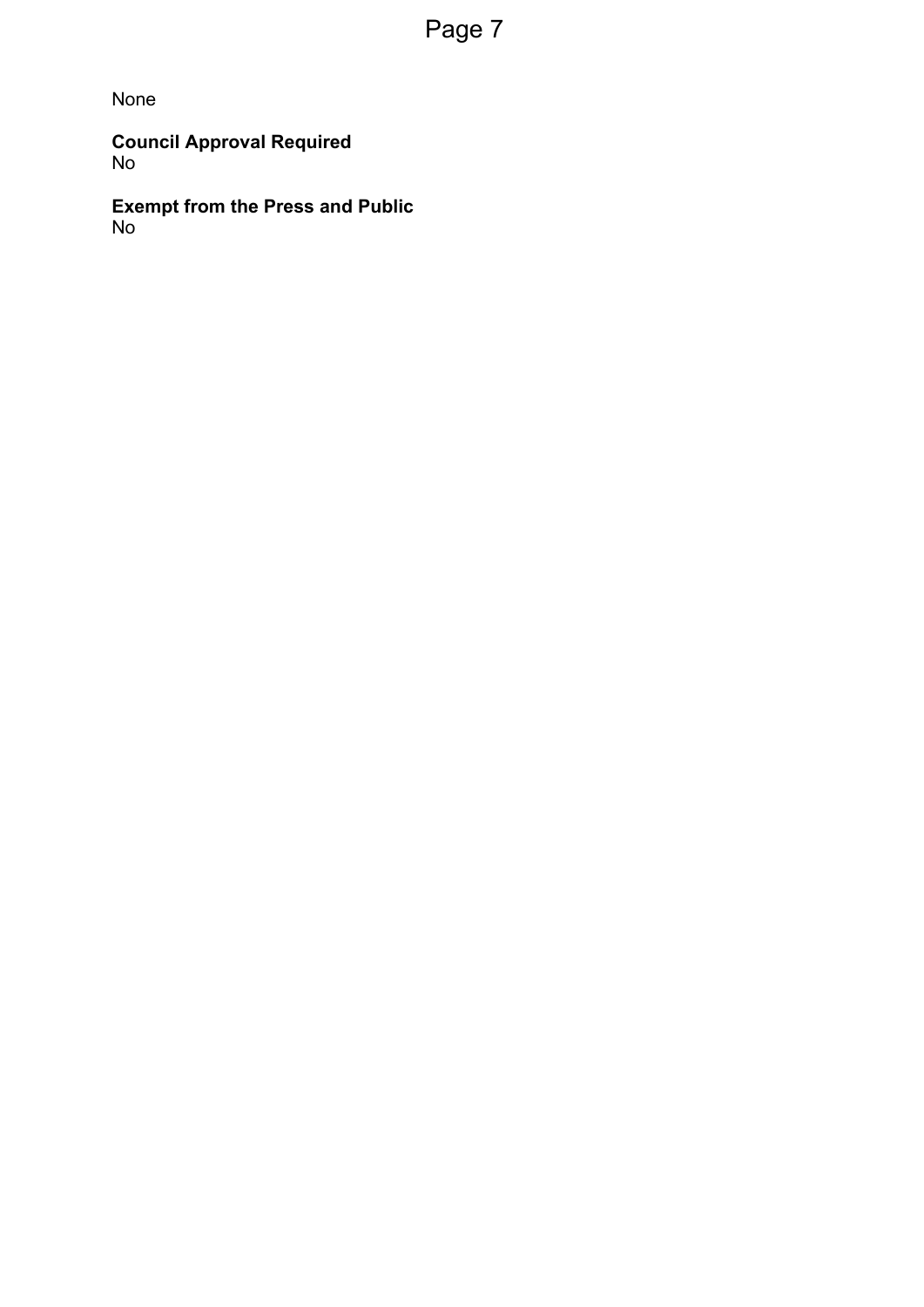# **Strategic Director Regeneration and Environment**

#### **1. Recommendations**

- 1.1 That Staffing Committee approve the request to fill the vacant Strategic Director post and refer the process to the Senior Officer Appointments Panel to make the appointment.
- 1.2 Staffing Committee is asked to support the request to temporarily increase the salary of the Assistant Director of Planning, Regeneration and Transport to £102,023 whilst covering elements of the Strategic Director post.

#### **2. Background**

- 2.1 Having been absent from late August, elements of the Strategic Director of Regeneration and Environment's portfolio had been covered on a temporary basis by various Senior Leadership Team members.
- 2.2 Following confirmation of the Strategic Director's resignation, more formal arrangements need to be made in order to provide short term cover for the remaining elements of the role and to provide interim leadership for colleagues across the directorate.

### **3. Key Issues**

- 3.1 Staffing Committee is asked to give their approval to recruit to the vacant Strategic Director post which is required to lead the delivery of the transformation agenda for the Directorate and associated budget savings.
- 3.2 As per the Officer Employment Procedure Rules and Code of Conduct, if approval is given by Staffing Committee to fill the vacant post, plans will immediately begin for attraction and selection, led by the Senior Officer Appointments Panel. It is intended to complete recruitment activity by the end of the calendar year and based on a three month notice period, it is expected that the successful candidate would take up post from March 2019. The salary saving associated with the temporary arrangements will be used to cover the costs for the executive search contract.
- 3.2 In order to support the continuing transformation agenda across the directorate, including significant further budget savings, it is essential that the directorate continues to have stable leadership throughout the transitional period until a permanent replacement is found. Having a current member of the Directorate Leadership Team who is fully aware of the significant challenges and has been involved in the work to date will provide the continuity required.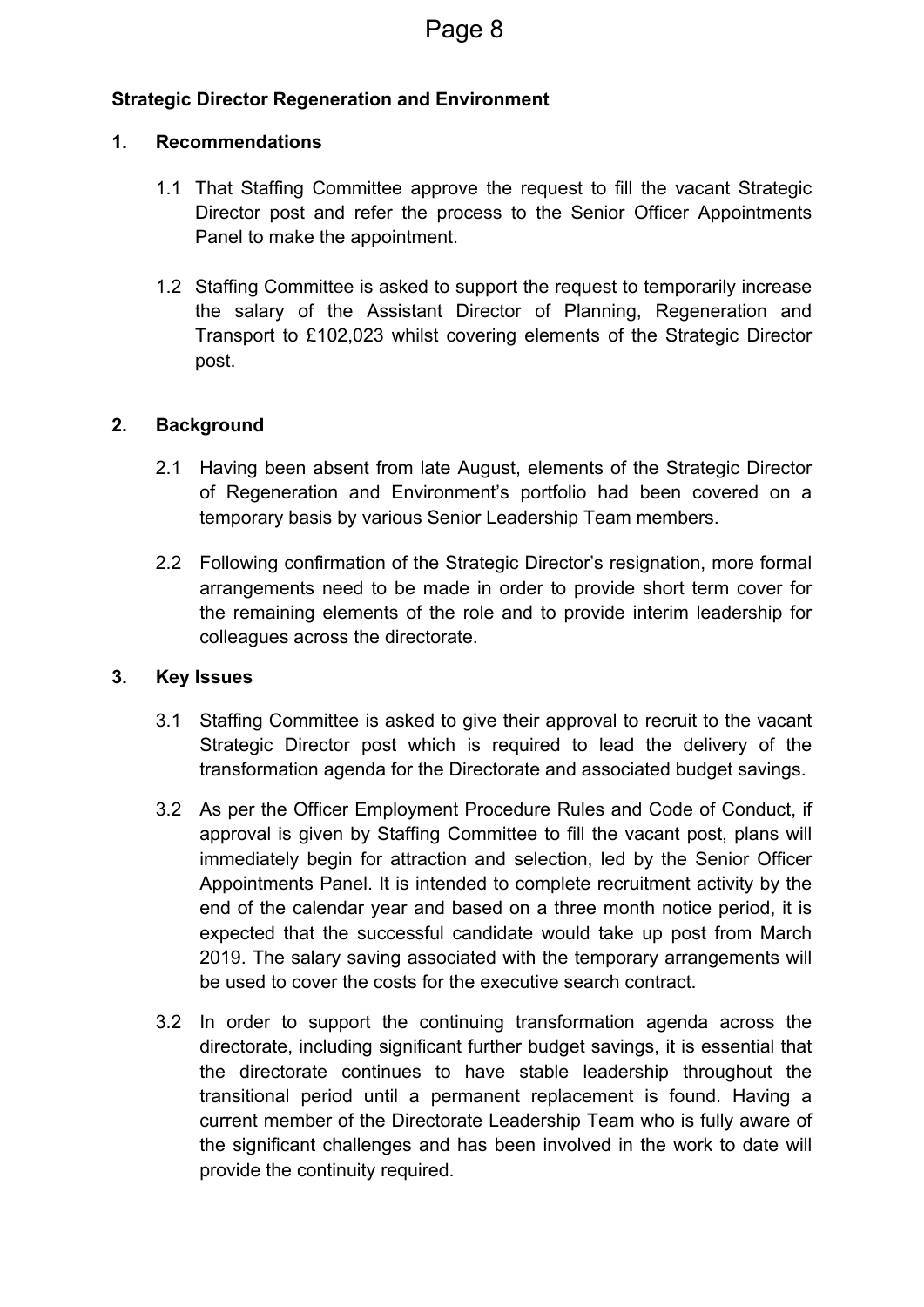- 3.2 The salary for a Strategic Director is currently £117,976. Current Assistant Director salaries are £86,070.
- 3.3 As a number of key elements of the role are being covered by SLT colleagues, the recommendation is to temporarily uplift the pay of the Assistant Director of Planning, Regeneration and Transport to the midpoint of the two salaries which is £102,023.
- 3.4 The arrangements will be regularly reviewed during the period of cover.

### **4. Options considered and recommended proposal**

4.1 Experienced, externally sourced temporary resource could be sought to cover the role whilst a permanent replacement is sought. That, however, would present risks in terms of business continuity and would be considerably more expensive. It would also be questionable in terms of value added for such a truncated period.

#### **5. Consultation**

5.1 Consultation has taken place with the Chief Executive and Leader of the Council.

#### **6. Timetable and Accountability for Implementing this Decision**

6.1 Salary packages in excess of £100,000 require Staffing Committee approval.

#### **7. Financial and Procurement Implications**

- 7.1 The monthly saving, including on-costs, from the post of Strategic Director being vacant is £13,148. Assuming that the post is vacant for a period of 4 months, until the  $16<sup>th</sup>$  March 2019, will generate a saving of £52,952. The additional monthly cost of the proposal to temporarily uplift the pay of the Assistant Director is £1,921. This would result in a net saving based on a 4 month period of £44,908.
- 7.2 The net savings associated with this proposal will be used to fund the costs of recruitment to the Strategic Director post. Any savings after the recruitment has been completed will be used to mitigate budgetary pressures within the Directorate.

#### **8. Legal Implications**

8.1 There are no direct legal implications arising from this report.

#### **9. Human Resources Implications**

9.1 An appropriately rewarded workforce motivates employees and meets standards of fairness and equality required by employment legislation.